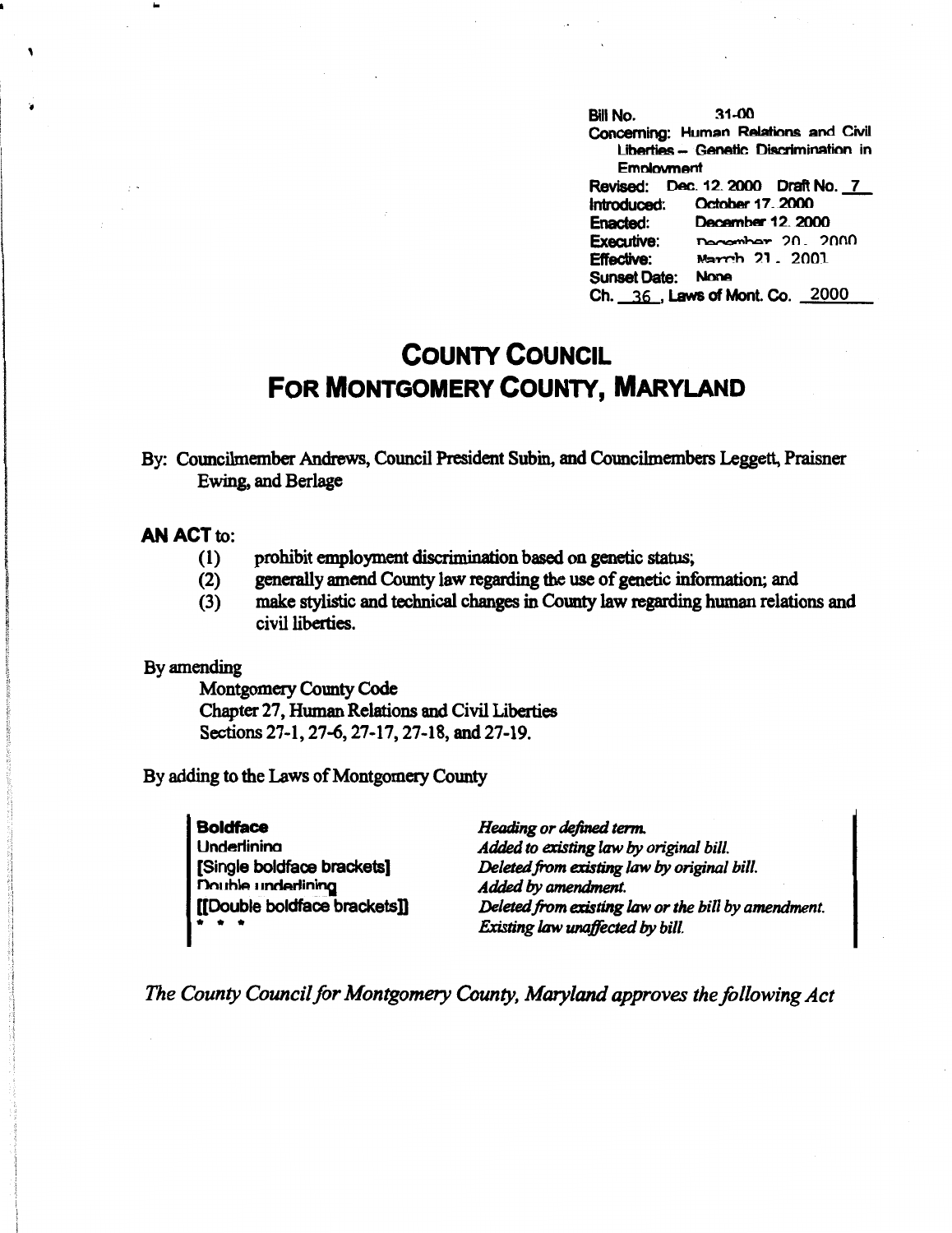· **BILL No. 31-00** 

 $\bullet$ 

 $\bullet$ 

 $\mathbb{R}^2$ 

| $\mathbf{1}$ |       | Sec. 1. | Short title.                                                               |
|--------------|-------|---------|----------------------------------------------------------------------------|
| $\mathbf 2$  |       |         | This Act may be cited as the Genetic Information Employment Rights Act of  |
| 3            | 2000. |         |                                                                            |
| 4            |       | Sec. 2. | <b>Findings.</b>                                                           |
| 5            |       |         | The County Council finds that:                                             |
| 6            |       | (a)     | Genetic status can be used as a proxy for otherwise illegal grounds for    |
| 7            |       |         | discrimination, such as discrimination based on religion, race,            |
| 8            |       |         | nationality, sex, or age, providing a loophole in employment protections   |
| 9            |       |         | previously guaranteed by County law.                                       |
| 10           |       | (b)     | The threat of discrimination in employment based on the actual or          |
| 11           |       |         | perceived genetic status of an employee (including an applicant for        |
| 12           |       |         | employment) discourages genetic testing that could prevent or reduce       |
| 13           |       |         | disease or disabilities, provide peace of mind for individuals at risk for |
| 14           |       |         | certain genetic conditions, and improve medical knowledge through          |
| 15           |       |         | genetic research.                                                          |
| 16           |       | (c)     | Montgomery County, as home to the Human Genome Project of the              |
| 17           |       |         | National Institutes of Health, the Food and Drug Administration, Celera    |
| 18           |       |         | Genomics, and other public and private institutions at the cutting edge    |
| 19           |       |         | of genetic research, is an international center for the discovery of       |
| 20           |       |         | genetic knowledge to improve public health and welfare that depends        |
| 21           |       |         | on clinical research volunteers who live and work in the County.           |
| 22           |       | (d)     | Other than an Executive Order protecting federal employees, federal,       |
| 23           |       |         | state, and local employment laws generally have not kept pace with         |
| 24           |       |         | recent, rapid advances in genetic testing and therapies.                   |

 $\mathbb{R}^2$ 

-2-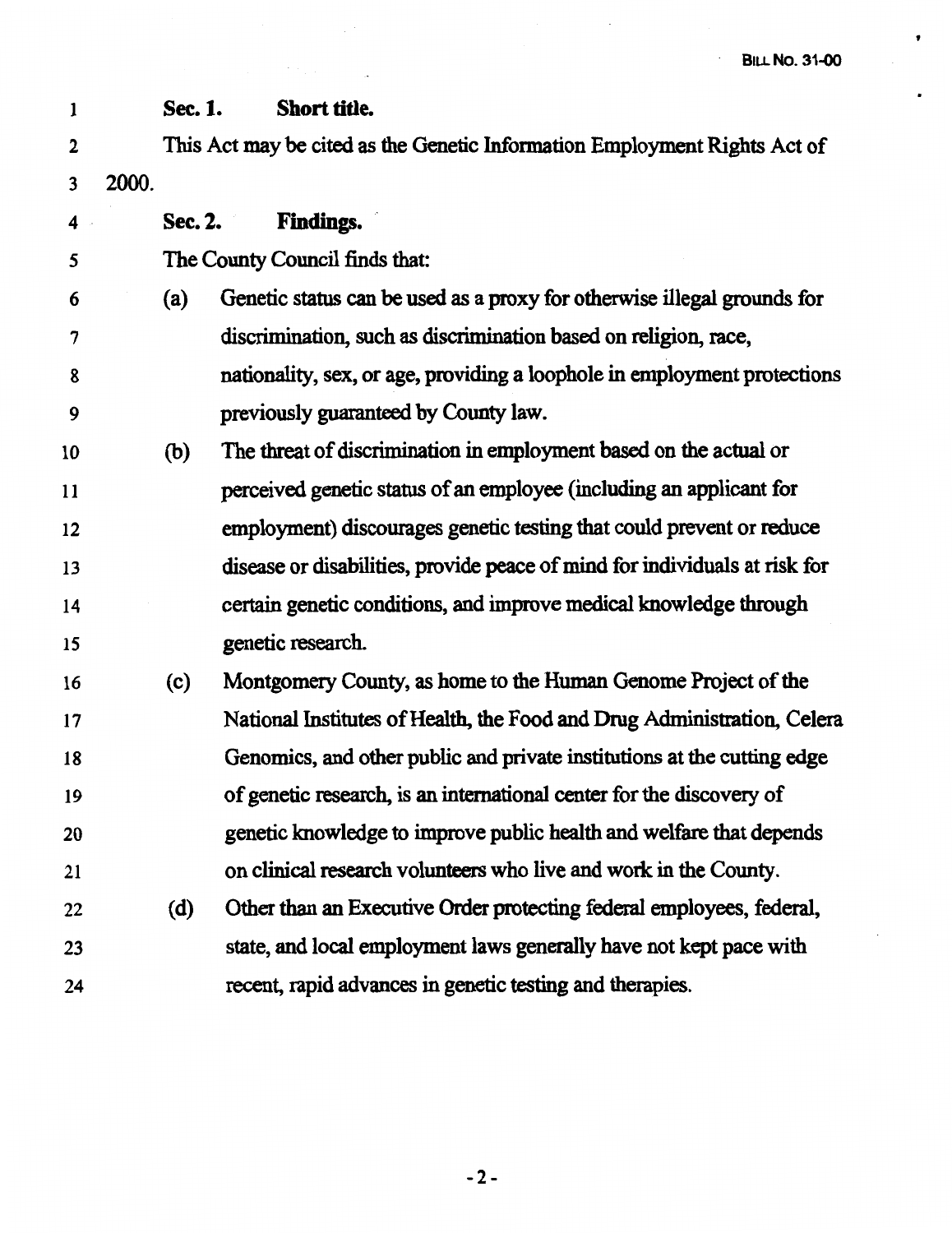$\mathcal{L}^{\pm}$ 

| 25 |          |     |              | Sec. 3. Sections 27-1, 27-6, 27-17, 27-18, and 27-19 are amended as |
|----|----------|-----|--------------|---------------------------------------------------------------------|
| 26 | follows: |     |              |                                                                     |
| 27 | $27-1.$  |     |              | <b>Statement of policy.</b>                                         |
| 28 | (a)      |     |              | It is the public policy of Montgomery County:                       |
| 29 |          | (1) |              | To eliminate discrimination, prejudice, intolerance, and bigotry    |
| 30 |          |     |              | that exists as described in this article:                           |
| 31 |          |     | [a.]         |                                                                     |
| 32 |          |     | <u>(A)</u>   | On account of race, color, sex, religious creed, ancestry,          |
| 33 |          |     |              | national origin, handicap, marital status, or sexual                |
| 34 |          |     |              | orientation in housing, employment, and public                      |
| 35 |          |     |              | accommodations;                                                     |
| 36 |          |     | [b.]         |                                                                     |
| 37 |          |     | $\mathbf{B}$ | On account of age or genetic status in employment;                  |
| 38 |          |     | [c.]         |                                                                     |
| 39 |          |     | $\circ$      | On account of the presence of children in housing; and              |
| 40 |          | (2) |              | That the discrimination, described in paragraph (1):                |
| 41 |          |     | [a.]         |                                                                     |
| 42 |          |     | <u>(A)</u>   | Is injurious to and threatens the health, safety, and welfare       |
| 43 |          |     |              | of persons in this county;                                          |
| 44 |          |     | [b.]         |                                                                     |
| 45 |          |     | (B)          | Is contrary to the purposes of a free, democratic society;          |
| 46 |          |     | [c.]         |                                                                     |
| 47 |          |     | $\circ$      | Is illegal and should be abolished; and                             |
| 48 |          | (3) |              | That the prejudice, intolerance, and bigotry, described in          |
| 49 |          |     |              | paragraph (1) only refers to persons who do not treat individuals   |
| 50 |          |     |              | with the basic respect that the individuals deserve as human        |
| 51 |          |     | beings.      |                                                                     |

 $\mathcal{L}^{\text{max}}_{\text{max}}$  and  $\mathcal{L}^{\text{max}}_{\text{max}}$ 

 $\sim$   $\sim$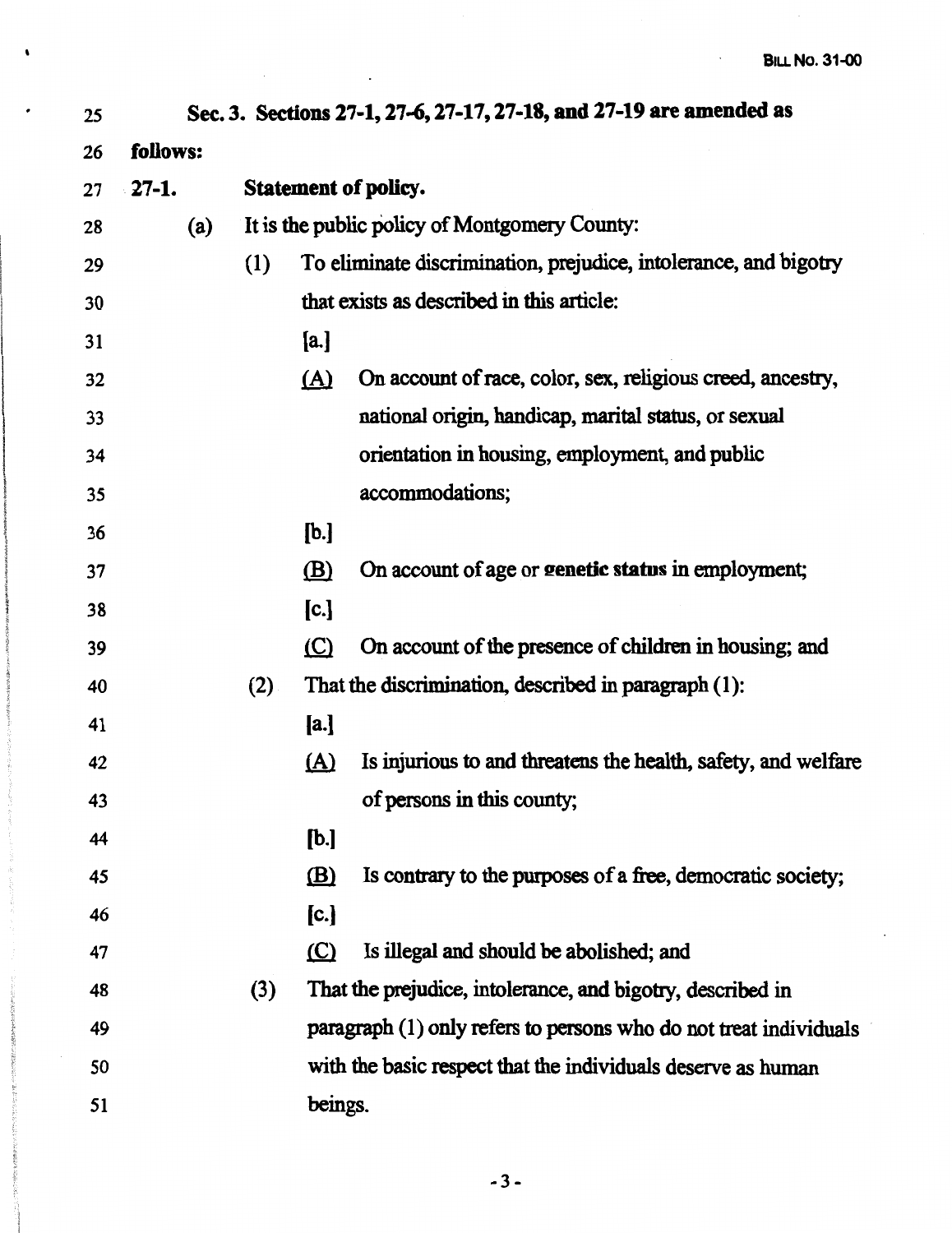$\bullet$ 

 $\ddot{\phantom{1}}$ 

 $\mathbb{Z}^{\mathbb{Z}}$ 

a ji

| 52 | (b)       | It is not the public policy of Montgomery County:                        |
|----|-----------|--------------------------------------------------------------------------|
| 53 |           | (1)<br>To advocate, encourage, promote, or endorse any particular race,  |
| 54 |           | color, sex, religious creed, ancestry, national origin, marital          |
| 55 |           | status, age, [or] sexual orientation including homosexuality, or         |
| 56 |           | genetic status: or                                                       |
| 57 |           | To promote the absence or presence of children in housing; or<br>(2)     |
| 58 |           | To eliminate the legitimate rights of citizens to safeguard their<br>(3) |
| 59 |           | communities and work places from public conduct that is                  |
| 60 |           | contrary to accepted community standards of public decency.              |
| 61 |           |                                                                          |
| 62 | $27 - 6.$ | Duties generally.                                                        |
| 63 | (a)       | The commission on human relations [shall have the power and it shall     |
| 64 |           | be its duty] must:                                                       |
| 65 |           | [To research, assemble] Research analyze, and disseminate<br>(1)         |
| 66 |           | [pertinent data and educational materials relating to] information       |
| 67 |           | about activities and programs [which will assist in the elimination      |
| 68 |           | of to eliminate prejudice, intolerance, bigotry, and discrimination      |
| 69 |           | and [to institute and] conduct educational and other programs [,         |
| 70 |           | meetings and conferences] to promote equal rights and                    |
| 71 |           | opportunities of all persons regardless of [their] race, color,          |
| 72 |           | religious creed, ancestry, national origin, sex, age, marital status,    |
| 73 |           | handicap, [or] sexual orientation or genetic status and to               |
| 74 |           | promote goodwill, cooperation, understanding, and human                  |
| 75 |           | relations among all persons. [In performance of its duties, the]         |
| 76 |           | The commission [shall] must cooperate with interested                    |
| 77 |           | citizens[,]; racial, religious, and ethnic groups[,]; and community,     |

 $\sim$ 

Ņ

-4-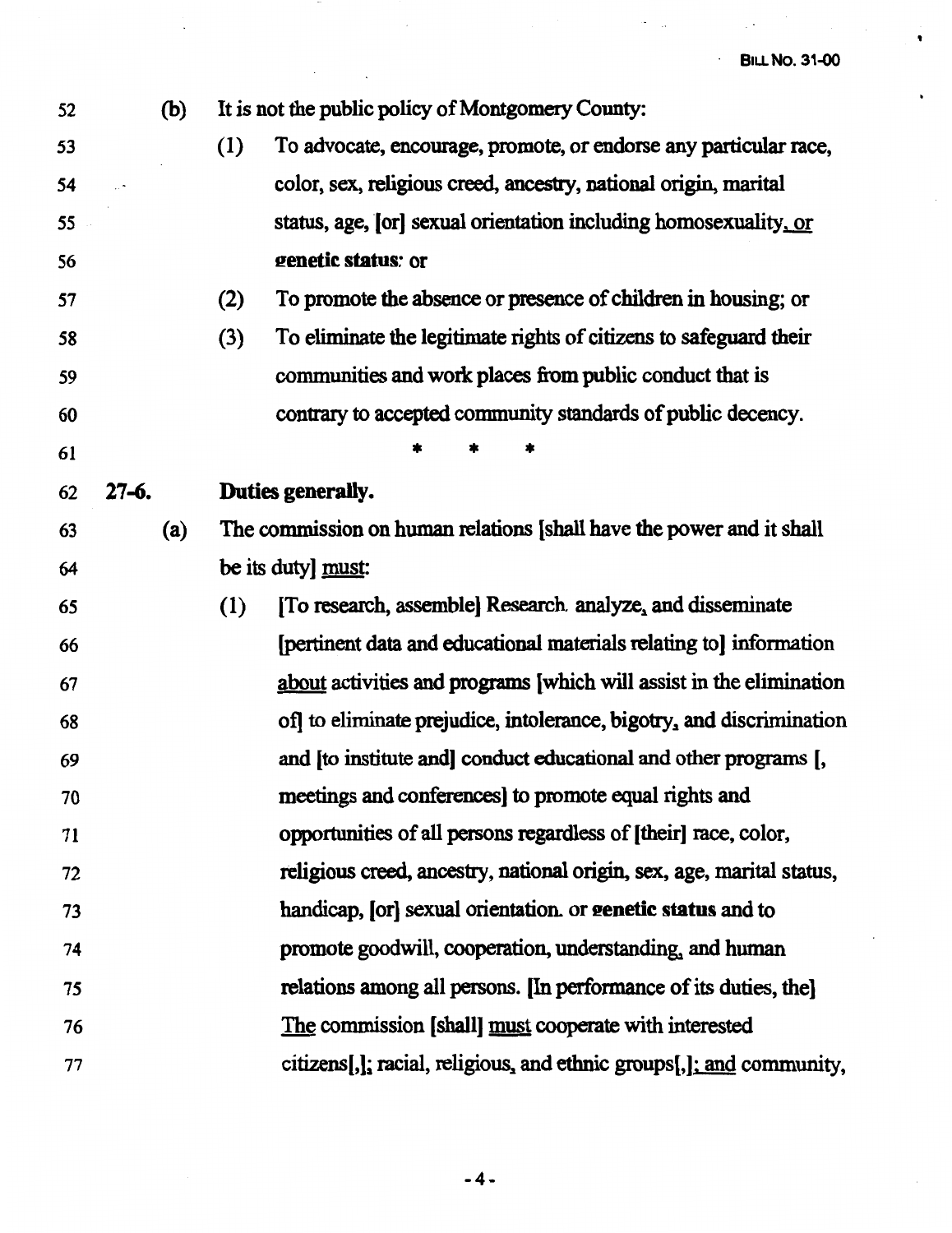| 78      |     | business, professional, technical, educational, and civic              |
|---------|-----|------------------------------------------------------------------------|
| 79      |     | organizations.                                                         |
| 80<br>. | (2) | [To cooperate] Cooperate with the county executive[;] and all          |
| 81      |     | governmental agencies [concerned with] on matters within [their        |
| 82      |     | jurisdictions] the commission's iurisdiction.                          |
| 83      | (3) | [To study] Study and investigate [by means of]. through public or      |
| 84      |     | private meetings, conferences, and public hearings, conditions         |
| 85      |     | [which may] that could result in discrimination, prejudice,            |
| 86      |     | intolerance, [and] or bigotry because of race, color, religious        |
| 87      |     | creed, ancestry, national origin, sex, age, marital status, handicap,  |
| 88      |     | [or] sexual orientation. or genetic status.                            |
| 89      | (4) | [To advise and counsel the] Advise county residents [of the            |
| 90      |     | county, the county council, the county executive, and the various      |
| 91      |     | departments of county, state, and federal governments [on              |
| 92      |     | matters involving about racial, religious, [or] and ethnic             |
| 93      |     | prejudice, intolerance, discrimination, and bigotry and [[to]]         |
| 94      |     | recommend [such] procedures, [program or legislation as it may         |
| 95      |     | deem necessary and proper] programs, and laws to promote and           |
| 96      |     | [insure] protect equal rights and opportunities for all persons,       |
| 97      |     | regardless of [their] race, color, religious creed, ancestry, national |
| 98      |     | origin, sex, age, marital status, handicap, [or] sexual orientation,   |
| 99      |     | or genetic status.                                                     |
| 100     | (5) | [To work] Work to [remove inequalities due to] eliminate               |
| 101     |     | discrimination, prejudice, intolerance, and bigotry [on such           |
| 102     |     | problems as in housing, recreation, education, health,                 |
| 103     |     | employment, public accommodations, justice, and related                |
| 104     |     | matters.                                                               |

 $\label{eq:2.1} \mathcal{L}_{\mathcal{A}}(\mathcal{A}) = \mathcal{L}_{\mathcal{A}}(\mathcal{A}) = \mathcal{L}_{\mathcal{A}}(\mathcal{A}) = \mathcal{L}_{\mathcal{A}}(\mathcal{A}) = \mathcal{L}_{\mathcal{A}}(\mathcal{A})$ 

 $\mathcal{L}^{\text{max}}$ 

 $\Delta \phi = 0.01$  and  $\Delta \phi = 0.01$ 

 $\ddot{\phantom{0}}$ 

 $\cdot$ 

-5-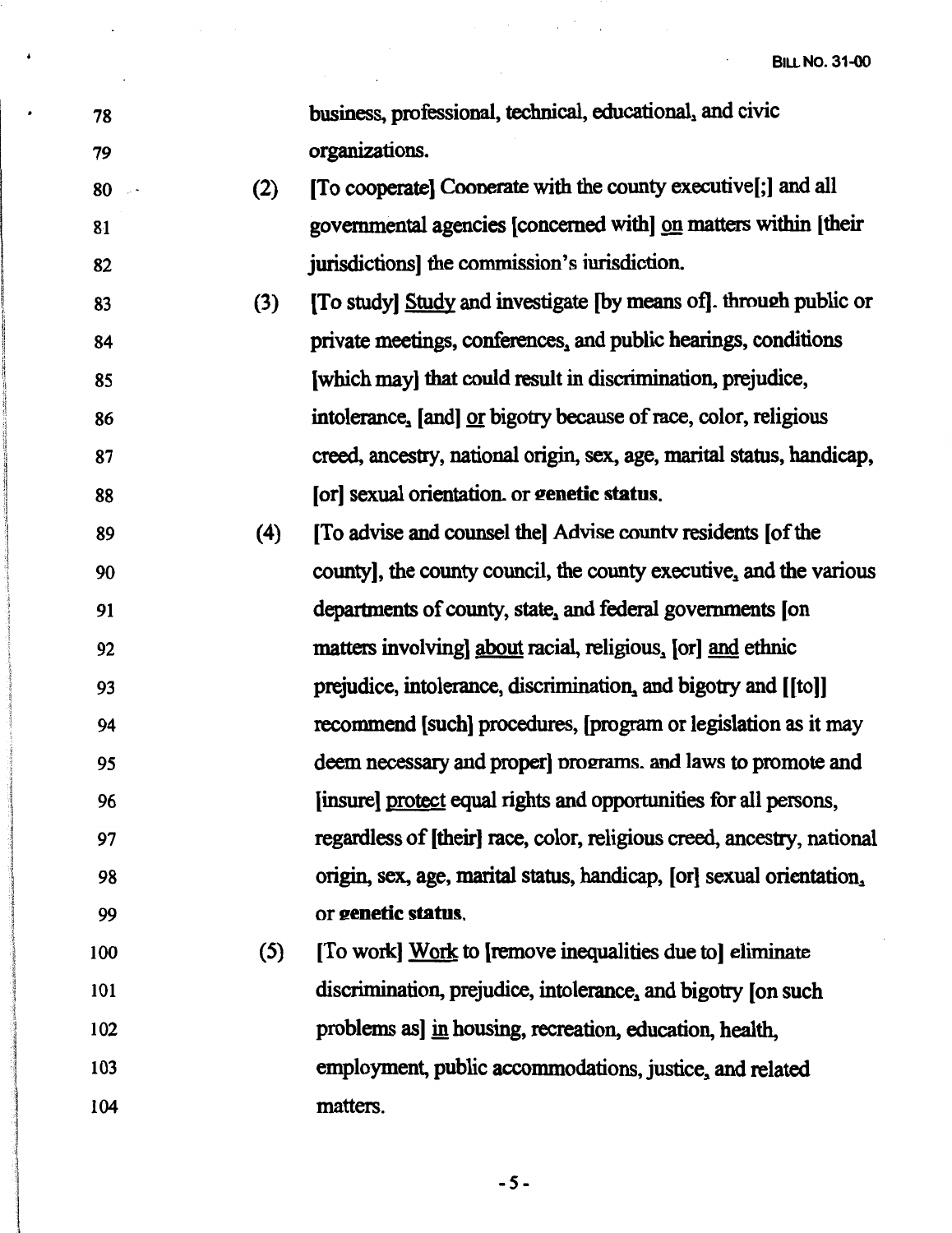*105*  106 107 108 109 110 Ill 112 113 114 115 116 (6) [To initiate) Initiate or receive complaints of discrimination, prejudice, intolerance, and bigotry from any person or group because of race, color, sex, age, marital status, religious creed, ancestry, national origin, handicap, (or) sexual orientation (which]. or **eenetic status** that deprives that person or group of equal rights, protection, or [opportunities] opportunity. [To] The commission must investigate (complaints], seek conciliation [of such complaints and, if warranted, tol, hold hearings, and make recommendations [on such complaints] as necessary to resolve a comnlaint (7) [To adopt such) Issue regulations under method (2) [of section

- 117 118 119 120 121 122 123 2A-15 of this Code as may bel necessary to carry out [the purposes and provisions of] this article; [to) and keep a record of [its) the commission's hearings(;] and activities and minutes of all other meetings. (The records and minutes shall be on file with the executive director of the commission and open to the public at reasonable business hours upon request. The Commission is a nublic bodv under the State Public Information Act and Onen Meetings Act.
- 124 125 126 (8) (To render at the request of the executive or within thirty (30) days following each quarter of the calendar year preliminary] Provide to the countv executive and countv council:
- 127 128 129 130  $(A)$  a quarterly written or oral [reports] report of [its] commission activities and recommendations (to the county executive and the county council] within 30 davs after each calendar quarter: and [a final]

-6-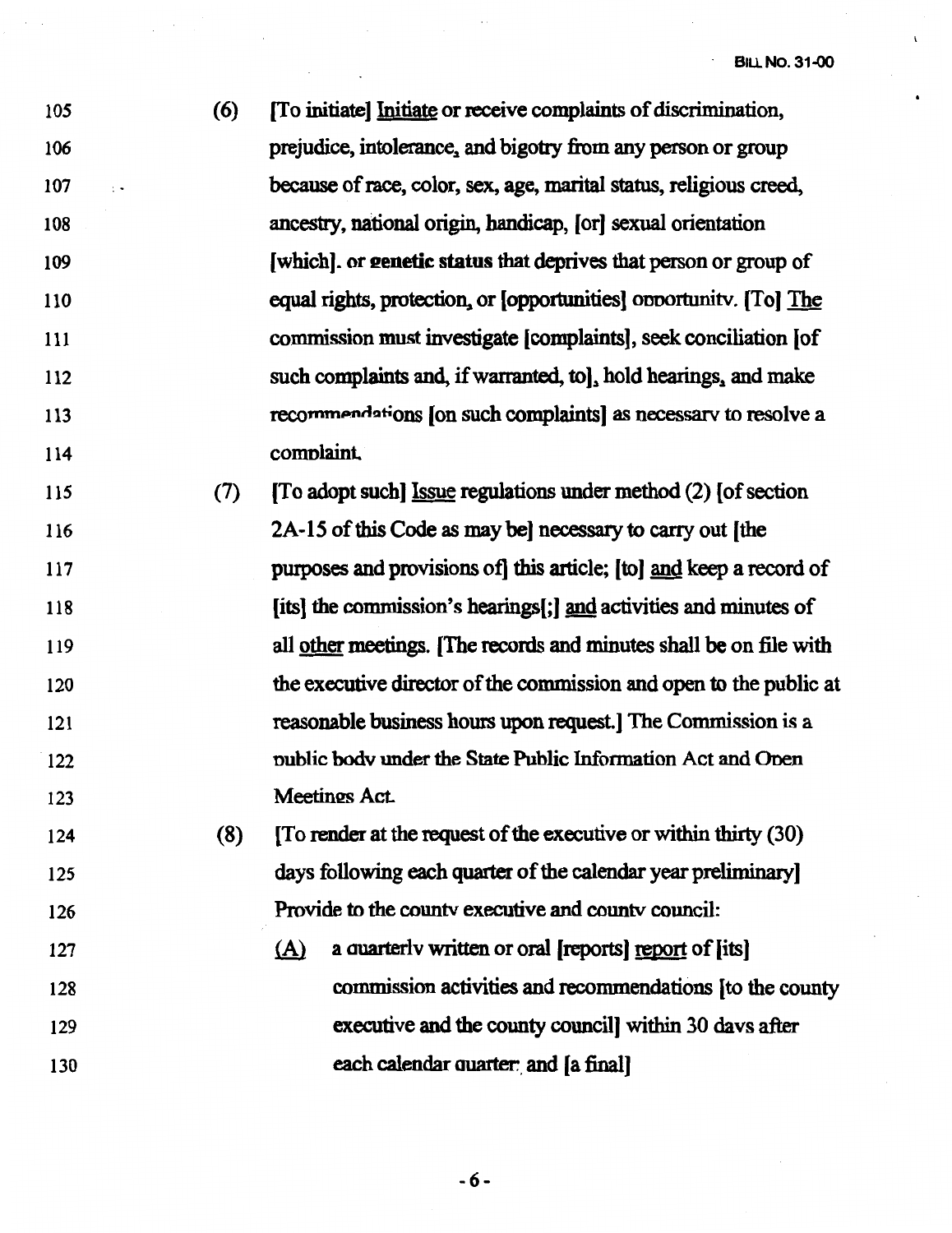| 131                 |     | an annual written [yearly] report summarizing [its]<br>(B)                  |
|---------------------|-----|-----------------------------------------------------------------------------|
| 132                 |     | commission activities, goals, needs, and recommendations                    |
| 133                 |     | promptly after each calendar year.                                          |
| 134                 |     |                                                                             |
| 135                 | (b) | [Despite the foregoing provisions of this section] If the county executive  |
| 136                 |     | does not object the commission [is authorized to proceed with other]        |
| 137                 |     | may conduct programs [which will seek] to relieve group tension             |
| 138                 |     | [and/] or adverse intergroup [activities which may result from causes not   |
| 139                 |     | related to actions resulting from causes other than race, color, sex,       |
| 140                 |     | religious creed, ancestry, national origin, age, marital status, handicap,  |
| 141                 |     | [or] sexual orientation [; provided, that such action is first submitted to |
| 142                 |     | the county executive; and further provided, that the county executive       |
| 143                 |     | does not disapprove of such action. or genetic status.                      |
| 144                 |     | DIVISION 3. DISCRIMINATION IN EMPLOYMENT.                                   |
| $\bullet$ $\bullet$ |     | $\mathbf{D}_{\text{sub}}$                                                   |

## 145 **27-17. Declaration of policy.**

146 The [council] county finds that discrimination in employment because of race, 147 color, religious creed, ancestry, national origin, age, sex, marital status, handicap, [or] 148 sexual orientation. or **eenetic status** adversely affects the health, welfare, peace and 149 safety of the community. Persons subject to such discrimination suffer 150 unemployment and under employment resulting in low family income, overcrowded 151 housing, poor health conditions, antisocial behavior, poverty, and lack of hope, 152 injuring the public welfare, placing a burden upon the public treaswy to ameliorate 153 the conditions thus produced and creating conditions which endanger the public 154 peace and order. The public policy of Montgomery County is [declared to be] to 155 foster equal employment opportunity for all without regard to race, color, religious 156 creed, ancestry, national origin, sex, marital status, age, handicap, (or] sexual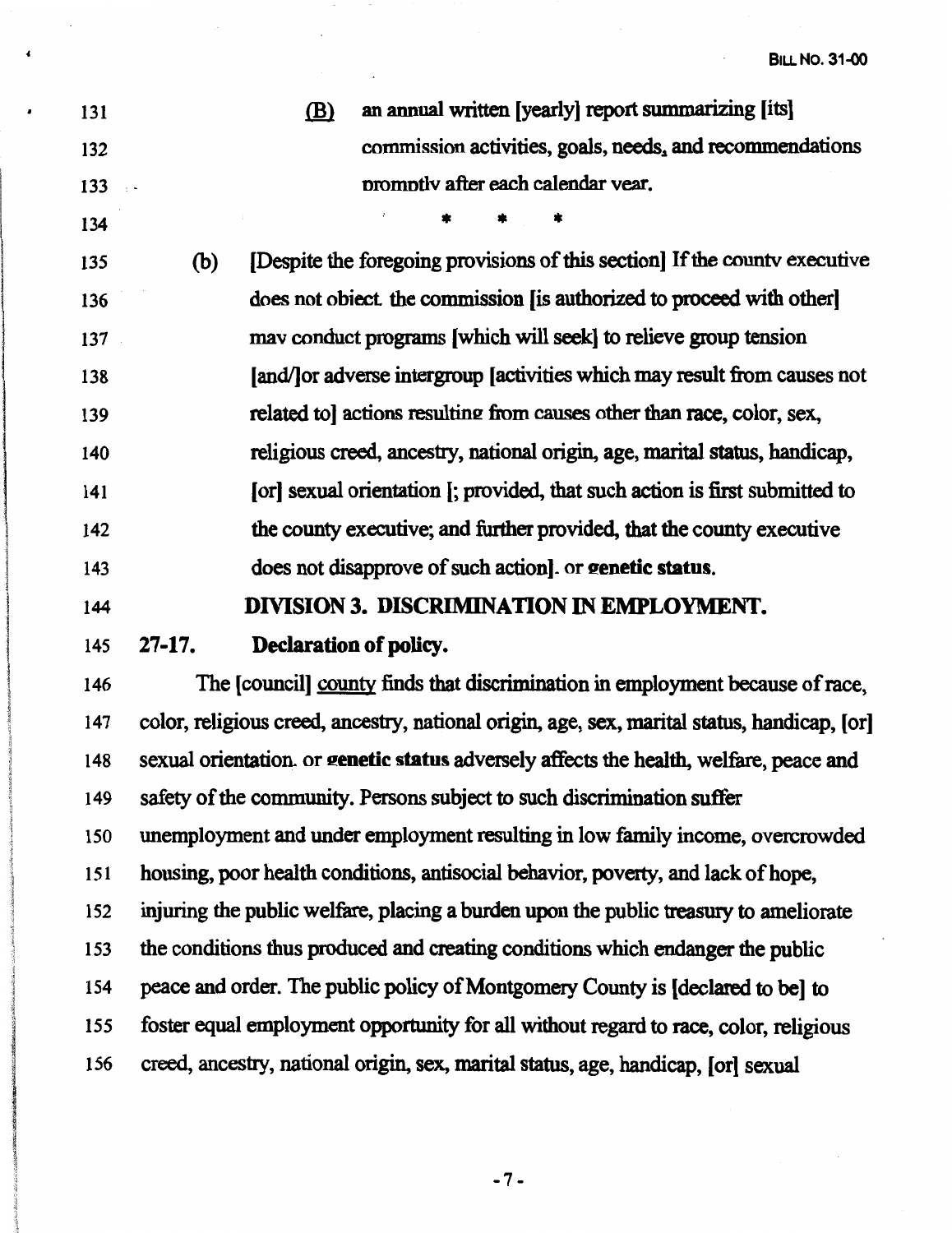$\mathbf t$ 

157 orientation. or **genetic status and strictly [in accord with]** according to their

158 individual merits as human beings.

159 **27-18. Definitions.** 

160 [As used] In this division, the following words and phrases [shall be defined as 161 follows] have the following meanings:

- 162 (a) **Person** includes one  $[(1)]$  or more individuals, corporations, 163 partnerships, associations, labor organizations, legal representatives, 164 mutual companies, joint stock companies, trusts, unincorporated 165 organizations, trustees, trustees in **bankruptcy,** receivers and fiduciaries"
- 166 and their officers and agents.
- 167 (b) **Employer** includes any person, wherever situated, who employs more 168 than [six (6)] 6 employees [within] in the county, either for
- 169 170 171 compensation or on a volunteer basis, or who recruits individuals [within] in the county to apply for employment [within] in the county or elsewhere[; the term shall include]. **Emnlover** includes Montgomery
- 172 County and its instrumentalities and agencies.
- 173 ( c) **Employment agency** includes any person regularly undertaking or 174 175 176 attempting, with or without compensation, to procure **employees** for an **employer** or to procure for employees opportunities to work for an **employer.**
- 177 (d) **Labor organization** includes any organization, agency, **employee** 178 representation committee, group, association, or plan in which 179 **employees** participate directly or indirectly [and which exists for the 180 181 182 183 purpose, in whole or in part, of whose purposes include dealing with employers concerning grievances, labor disputes, wages, rates of pay, hours, or other terms, conditions, or privileges of employment [and]. **Labor oreanizatioo** includes any agent [thereof), [and any] conference,

-8-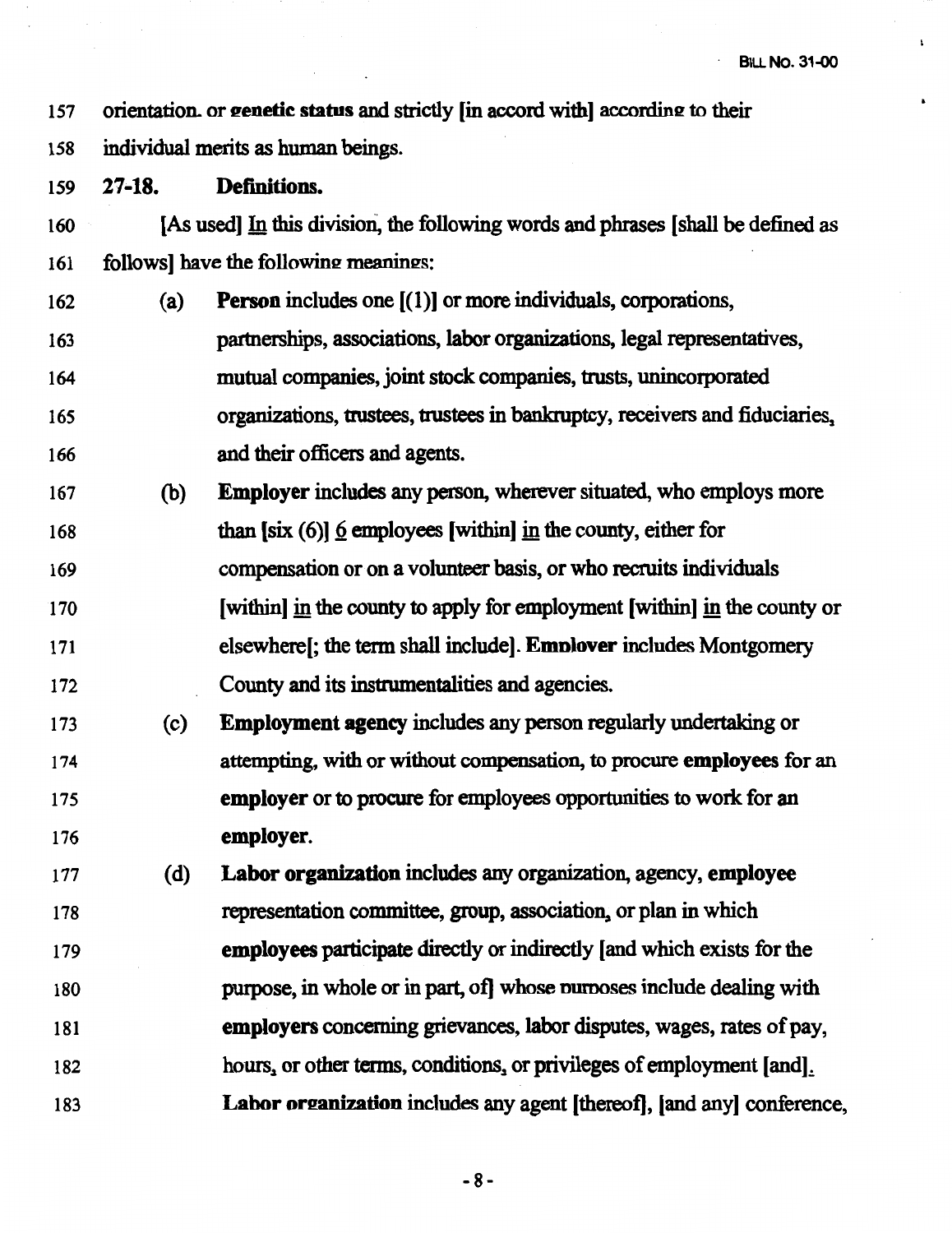$\mathbb{R}^2$ 

 $\Delta \sim 10^4$ 

| ٠ | 184  |            |           | general committee, joint or system board, or joint council [which is             |
|---|------|------------|-----------|----------------------------------------------------------------------------------|
|   | 185  |            |           | subordinate to a national or international labor organization] of these          |
|   | 186. |            | entities. |                                                                                  |
|   | 187  | (e)        |           | <b>Employee</b> includes any individual employed by an employer, either for      |
|   | 188  |            |           | compensation or on a volunteer basis, and any person seeking or                  |
|   | 189  |            |           | applying for employment.                                                         |
|   | 190  | (f)        |           | <b>Religious creed includes all [aspects of] religious beliefs, observances,</b> |
|   | 191  |            |           | and practices[, as well as belief].                                              |
|   | 192  | (g)        |           | [The terms "because] "Because of sex" or "on the basis of sex"                   |
|   | 193  |            |           | [include] includes but [are] is not limited to, because of, or on the basis      |
|   | 194  |            | $of$ :    |                                                                                  |
|   | 195  |            | $\Omega$  | $pregnancy$ [,];                                                                 |
|   | 196  |            | (2)       | childbirth; or                                                                   |
|   | 197  |            | (3)       | [related] medical conditions related to pregnancy or childbirth.                 |
|   | 198  | <u>(h)</u> |           | Genetic status: Discrimination based on genetic status includes                  |
|   | 199  |            |           | discrimination based on:                                                         |
|   | 200  |            | $\Omega$  | genetic information: or                                                          |
|   | 201  |            | (2)       | the actual or perceived genetic condition of an employee or the                  |
|   | 202  |            |           | emplovee's relative.                                                             |
|   | 203  | $\Omega$   |           | Genetic information includes information regarding an emplovee's (or             |
|   | 204  |            |           | an employee's relative's):                                                       |
|   | 205  |            | $\Omega$  | actual or perceived genetic condition: [[or]]                                    |
|   | 206  |            | (2)       | request for or receipt of any test that can detect, indicate, or                 |
|   | 207  |            |           | analyze a genetic condition: or                                                  |
|   | 208  |            | $\Omega$  | [[information about the]] medical history [[of an employee or the                |
|   | 209  |            |           | emplovee's relative]]. if the information otherwise satisfies either             |
|   | 210  |            |           | paragraph $(1)$ or $(2)$ .                                                       |

 $\frac{1}{\sqrt{2}}\int_{-\infty}^{\infty} \frac{1}{\sqrt{2}}\left( \frac{1}{2} \int_{-\infty}^{\infty} \frac{1}{2} \left( \frac{1}{2} \int_{-\infty}^{\infty} \frac{1}{2} \left( \frac{1}{2} \int_{-\infty}^{\infty} \frac{1}{2} \right) \frac{1}{2} \right) \, d\mu \right) d\mu$ 

1981

 $\sim 10$ 

 $\ddot{\bullet}$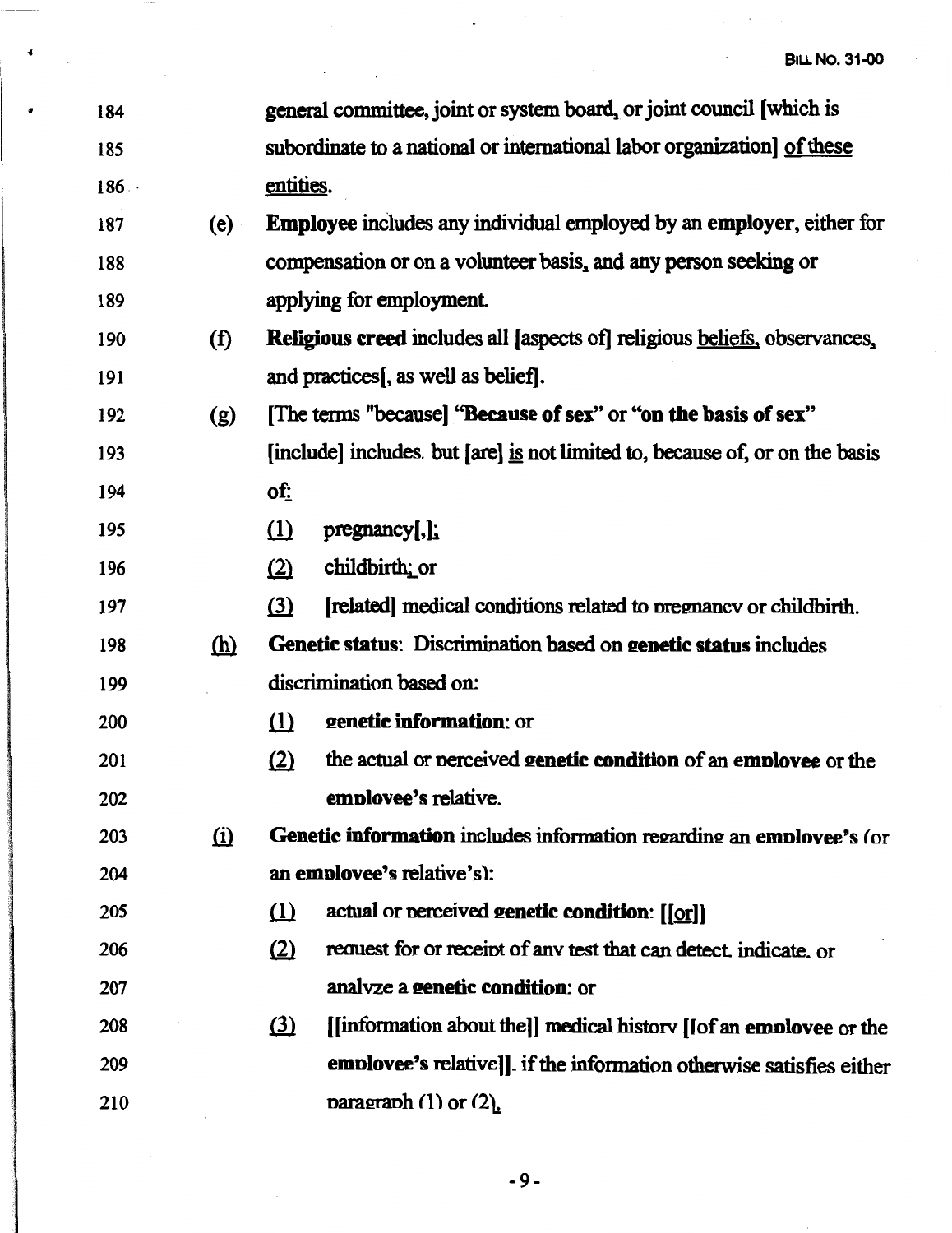ł,  $\bar{\mathbf{r}}$ 

 $\ddot{\phantom{0}}$ 

| 211 | $\omega$ |          |            | Genetic condition includes the presence of deoxyribonucleic acid               |
|-----|----------|----------|------------|--------------------------------------------------------------------------------|
| 212 |          |          |            | (DNA). ribonucleic acid (RNA). chromosomes. proteins. or certain               |
| 213 |          |          |            | metabolites that indicate or confirm that an individual has a mutation or      |
| 214 |          |          |            | other genotype associated with a disease or disability.                        |
| 215 | <b>k</b> |          |            | <b>Employee's relative means any individual who is, or is nerceived to be:</b> |
| 216 |          | $\Omega$ |            | biologically related to the employee: or                                       |
| 217 |          | (2)      |            | eligible for health care insurance or other benefit from the                   |
| 218 |          |          |            | employer because of the individual's relationship to the                       |
| 219 |          |          | employee.  |                                                                                |
| 220 | $27-19.$ |          |            | Unlawful employment practices.                                                 |
| 221 | (a)      |          |            | It shall be an unlawful employment practice to do any of the following         |
| 222 |          |          |            | acts because of the race, color, religious creed, ancestry, national origin,   |
| 223 |          |          |            | age, sex, marital status, handicap, [or] sexual orientation or genetic         |
| 224 |          |          |            | status of any individual or because of any reason that would not have          |
| 225 |          |          |            | been asserted but for the race, color, religious creed, ancestry, national     |
| 226 |          |          |            | origin, age, sex, marital status, handicap, [or] sexual orientation, or        |
| 227 |          |          |            | genetic status of the individual:                                              |
| 228 |          | (1)      |            | For an employer:                                                               |
| 229 |          |          | [a.]       |                                                                                |
| 230 |          |          | <u>(A)</u> | To fail or refuse to hire or fail to accept the services of or                 |
| 231 |          |          |            | to discharge any individual, or otherwise to discriminate                      |
| 232 |          |          |            | against any individual with respect to compensation, terms,                    |
| 233 |          |          |            | conditions, or privileges of employment.                                       |
| 234 |          |          | [b.]       |                                                                                |
| 235 |          |          | (B)        | To limit, segregate, or classify employees in any way                          |
| 236 |          |          |            | [which] that would deprive or tend to affect adversely any                     |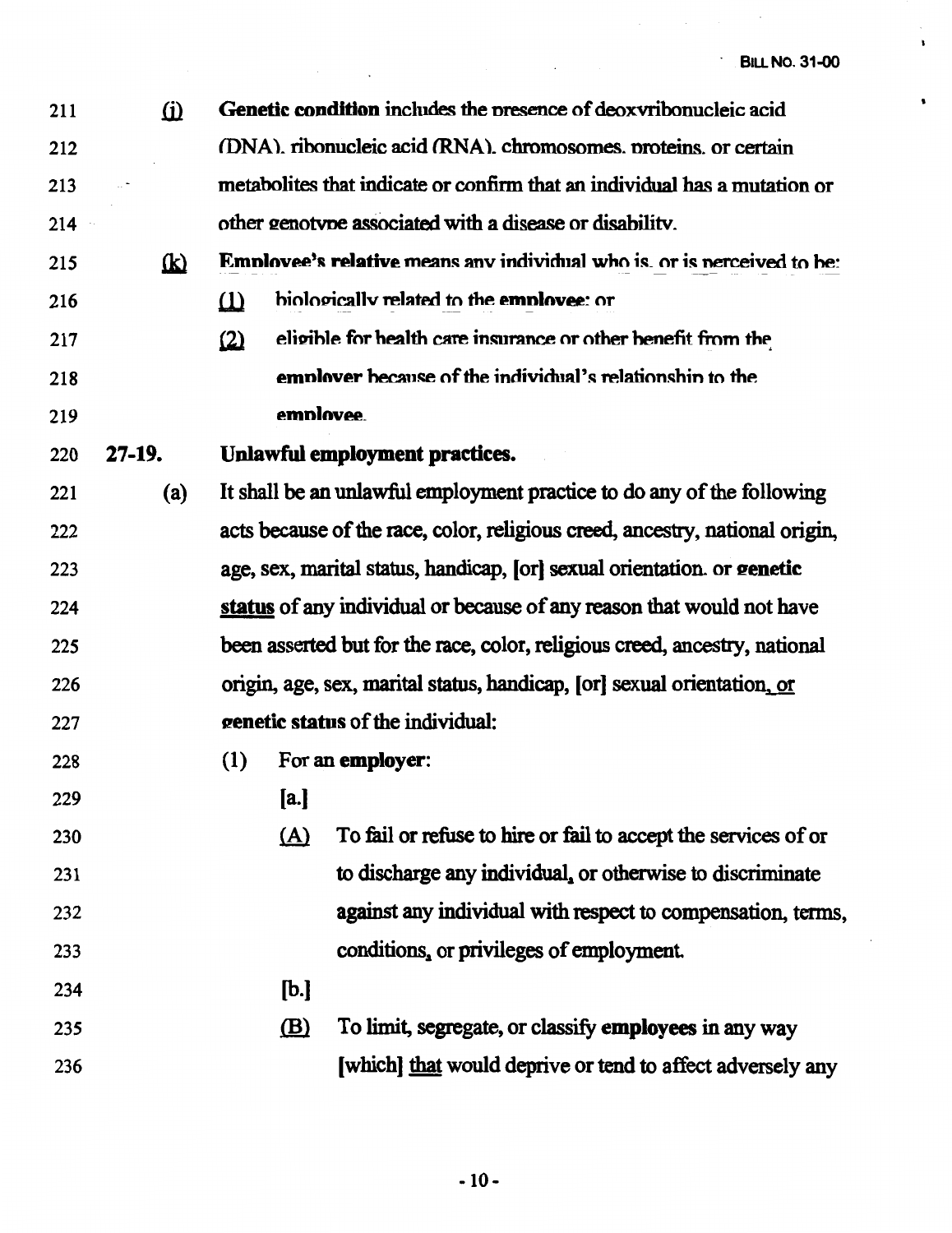$\mathcal{L}_{\mathcal{A}}$  $\mathcal{L}_{\mathcal{A}}$ 

| 237 |     | individual's employment opportunities or status as an                  |
|-----|-----|------------------------------------------------------------------------|
| 238 |     | employee.                                                              |
| 239 | (2) | For an employment agency to fail or refuse to refer for                |
| 240 |     | employment, to assign job classifications to, or to classify or refer  |
| 241 |     | for employment, or otherwise to discriminate against, any              |
| 242 |     | individual.                                                            |
| 243 | (3) | For a labor organization:                                              |
| 244 |     | [a.]                                                                   |
| 245 |     | To exclude or to expel from its membership, or otherwise<br><u>(A)</u> |
| 246 |     | to discriminate against any individual.                                |
| 247 |     | [b.]                                                                   |
| 248 |     | To limit, segregate, or classify its membership, or to<br>$\mathbf{B}$ |
| 249 |     | classify or fail or refuse to refer for employment any                 |
| 250 |     | individual in any way [which] that would deprive or tend               |
| 251 |     | to deprive any individual of equal employment                          |
| 252 |     | opportunities, or would affect adversely the individual's              |
| 253 |     | employment opportunities or status as an employee[,] or as             |
| 254 |     | an applicant for employment.                                           |
| 255 |     | [c.]                                                                   |
| 256 |     | To cause or attempt to cause an employer to discriminate<br>$\circ$    |
| 257 |     | against an individual in violation of this section.                    |
| 258 | (4) | For any employer, labor organization, or joint labor-                  |
| 259 |     | management committee controlling apprenticeship or other               |
| 260 |     | training programs to discriminate against any individual in            |
| 261 |     | admission to, or employment in, any program established to             |
| 262 |     | provide apprenticeship or other training.                              |
| 263 | (b) |                                                                        |

 $\label{eq:2.1} \frac{1}{\sqrt{2\pi}}\int_{\mathbb{R}^3}\frac{1}{\sqrt{2\pi}}\int_{\mathbb{R}^3}\frac{1}{\sqrt{2\pi}}\int_{\mathbb{R}^3}\frac{1}{\sqrt{2\pi}}\int_{\mathbb{R}^3}\frac{1}{\sqrt{2\pi}}\int_{\mathbb{R}^3}\frac{1}{\sqrt{2\pi}}\int_{\mathbb{R}^3}\frac{1}{\sqrt{2\pi}}\int_{\mathbb{R}^3}\frac{1}{\sqrt{2\pi}}\int_{\mathbb{R}^3}\frac{1}{\sqrt{2\pi}}\int_{\mathbb{R}^3}\frac{1$ 

 $\frac{1}{2}$  ,  $\frac{1}{2}$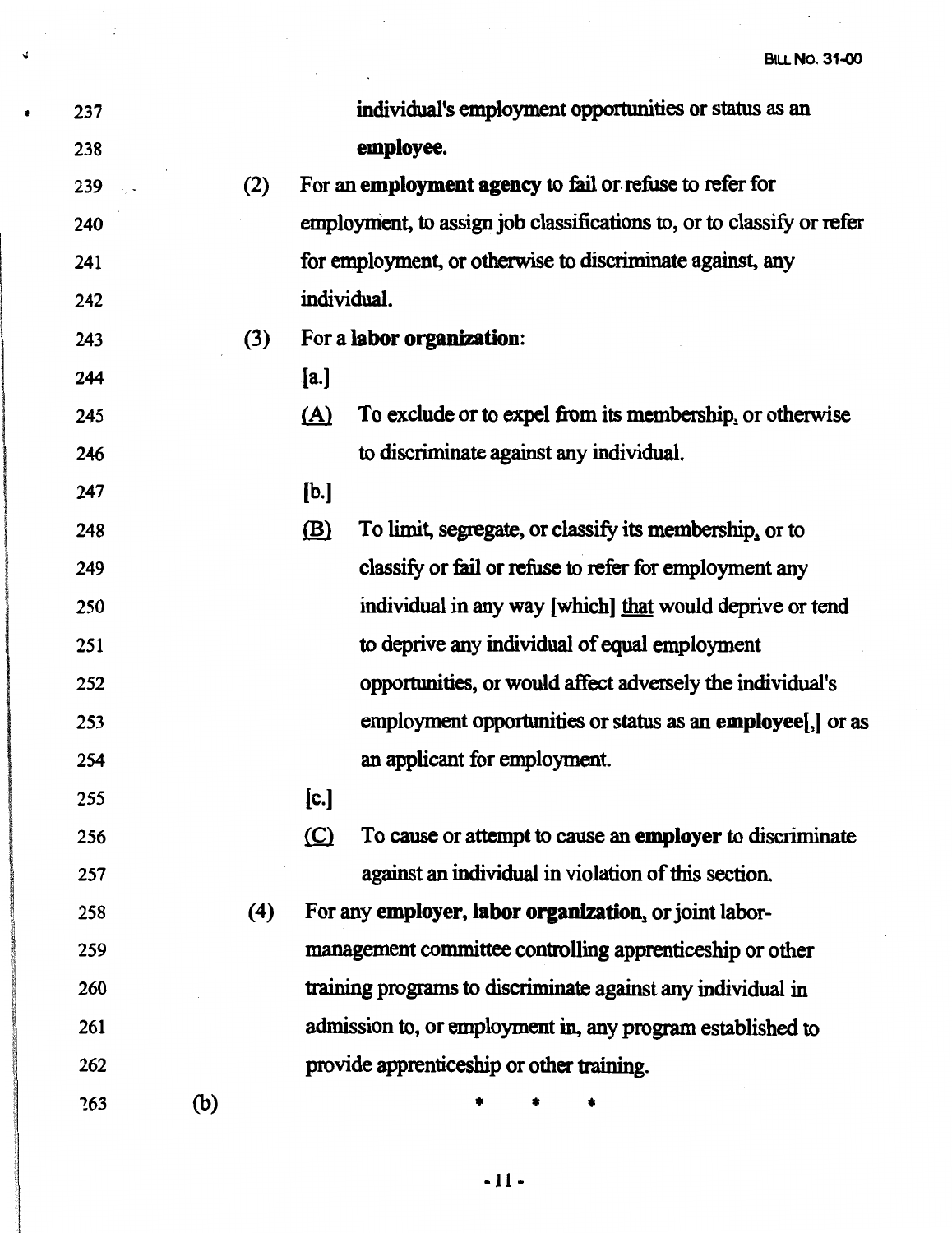$\mathbf{r}$ 

 $\hat{\mathbf{v}}$ 

| 264  | (c) | It shall be a violation of this division for any person, employer, labor               |
|------|-----|----------------------------------------------------------------------------------------|
| 265  |     | organization or employment agency to print or publish or cause to be                   |
| 266  |     | printed or published, any notice or advertisement relating to                          |
| 267  |     | employment by such employer, or membership in or any classification                    |
| 268  |     | or referral for employment by such <b>labor organization</b> , or relating to          |
| 269  |     | any classification or referral for employment by such employment                       |
| 270  |     | agency, indicating any preference, limitation, or specification based on               |
| 271  |     | race, color, religious creed, ancestry, national origin, age, sex, marital             |
| 272  |     | status, handicap, [or] sexual orientation. or genetic status. [except that             |
| 273  |     | such a] $\underline{A}$ notice or advertisement may indicate a preference, limitation, |
| 274  |     | or specification [which] that is a bona fide occupational qualification for            |
| 275  |     | employment reasonably necessary to the normal operation of the                         |
| 276  |     | particular business or enterprise.                                                     |
| 277  | (d) | Notwithstanding any other provision of this division, it shall not be an               |
| 278  |     | unlawful employment practice:                                                          |
| 279  |     | (1)<br>For an employer to hire and employe employees, for an                           |
| 280  |     | employment agency to classify or refer for employment any                              |
| 281  |     | individual, for a labor organization to classify its membership or                     |
| 282  |     | to classify or refer for employment any individual, or for an                          |
| 283  |     | employer, labor organization or joint labor-management                                 |
| ንହ ለ |     | committee controlling apprenticeship or other training or                              |

284 285 286 287 288 289 ng apprenticeship or other training or retraining programs, to admit or employ any individual in any such program, on the basis of race, color, religious creed, age, sex, marital status, national origin, ancestry, handicap, (or] sexual orientation (in those certain instances where such]. or **eenetie status** if the basis is a bona fide occupational qualification

-12-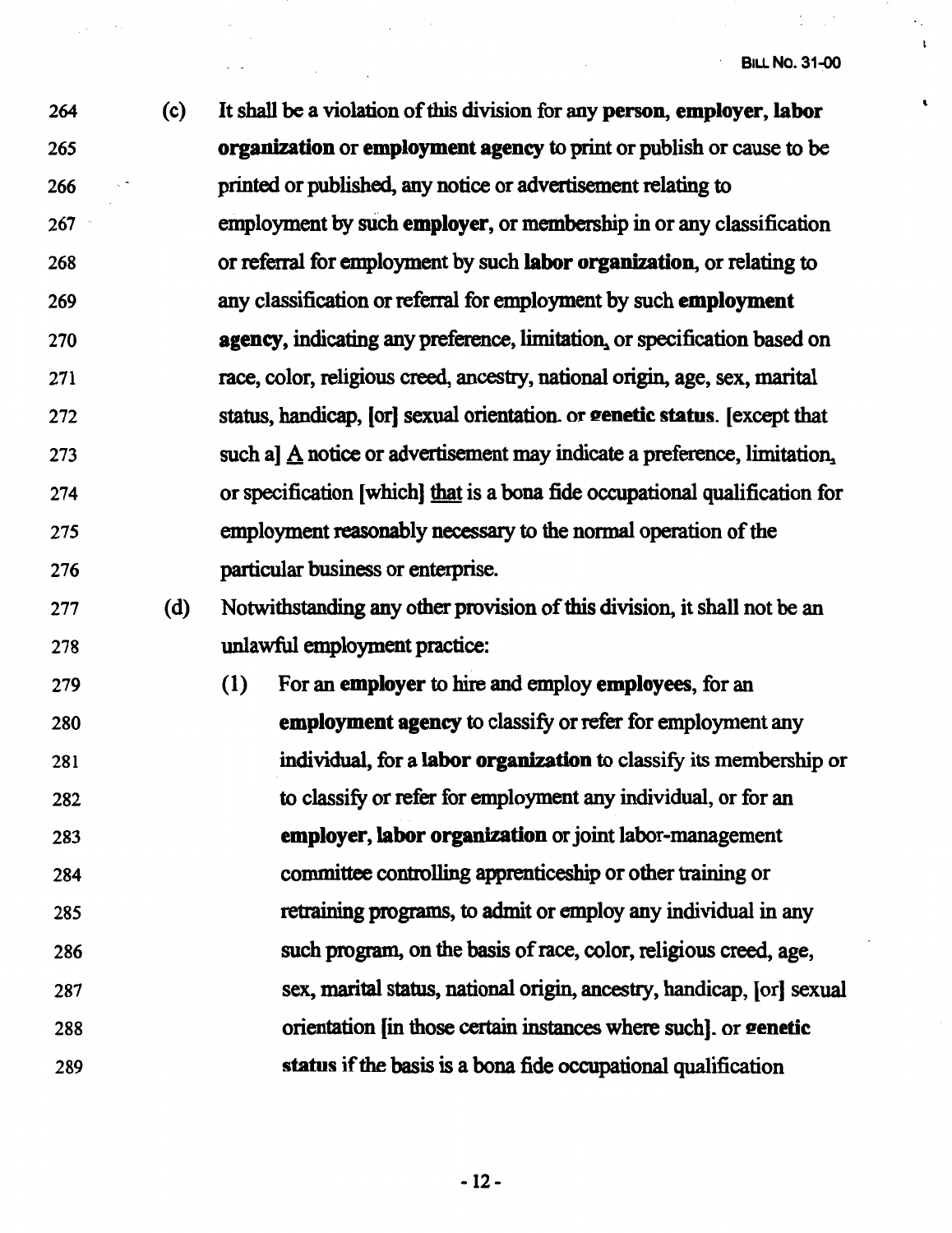$\hat{\mathcal{L}}$ 

 $\sim$ 

 $\Delta \sim 10^{11}$ 

| 290 |      |          | reasonably necessary to the normal operation of that particular        |
|-----|------|----------|------------------------------------------------------------------------|
| 291 |      |          | business or enterprise[;].                                             |
| 292 |      | (2)      | For a religious corporation, association, or society to hire and       |
| 293 |      |          | employ employees of a particular religion to perform purely            |
| 294 |      |          | religious functions[; and].                                            |
| 295 |      | (3)      | For an employer to deny employment on the basis of religious           |
| 296 |      |          | creed [in those cases when] if the observance, practice, or belief     |
| 297 |      |          | cannot be reasonably accommodated by an employer without               |
| 298 |      |          | causing undue hardship on the conduct of the employer's                |
| 299 |      |          | business.                                                              |
| 300 | (e)  |          | *<br>*<br>*                                                            |
| 301 | (f)  |          | *                                                                      |
| 302 | ট্রে |          | Notwithstanding any other provision of this division. a physician or   |
| 303 |      |          | other licensed medical professional may use genetic information about. |
| 304 |      |          | and consider the genetic status of, an employee to evaluate whether a  |
| 305 |      |          | disease, medical condition, or disability that is currently manifest   |
| 306 |      |          | [[prevents]] is preventing the employee from performing the essential  |
| 307 |      |          | functions of the position if:                                          |
| 308 |      |          | $(1)$ the genetic information is provided to the employee in writing   |
| 309 |      |          | as soon as the <b>information</b> is available:                        |
| 310 |      | (2)      | the genetic information is not disclosed to any other person           |
| 311 |      |          | (including the employer) without the employee's voluntary.             |
| 312 |      |          | written consent:                                                       |
| 313 |      | $\Omega$ | the genetic information is maintained as a medical record              |
| 314 |      |          | separate from the employee's employment records; and                   |
| 315 |      | $\Delta$ | no other law prohibits:                                                |

 $\label{eq:2.1} \frac{1}{2}\sum_{i=1}^n\sum_{j=1}^n\frac{1}{2\pi i}\sum_{j=1}^n\frac{1}{2\pi i}\sum_{j=1}^n\frac{1}{2\pi i}\sum_{j=1}^n\frac{1}{2\pi i}\sum_{j=1}^n\frac{1}{2\pi i}\sum_{j=1}^n\frac{1}{2\pi i}\sum_{j=1}^n\frac{1}{2\pi i}\sum_{j=1}^n\frac{1}{2\pi i}\sum_{j=1}^n\frac{1}{2\pi i}\sum_{j=1}^n\frac{1}{2\pi i}\sum_{j=1}^n\frac{1}{2\$ 

**4** 

 $\pmb{\mathsf{J}}$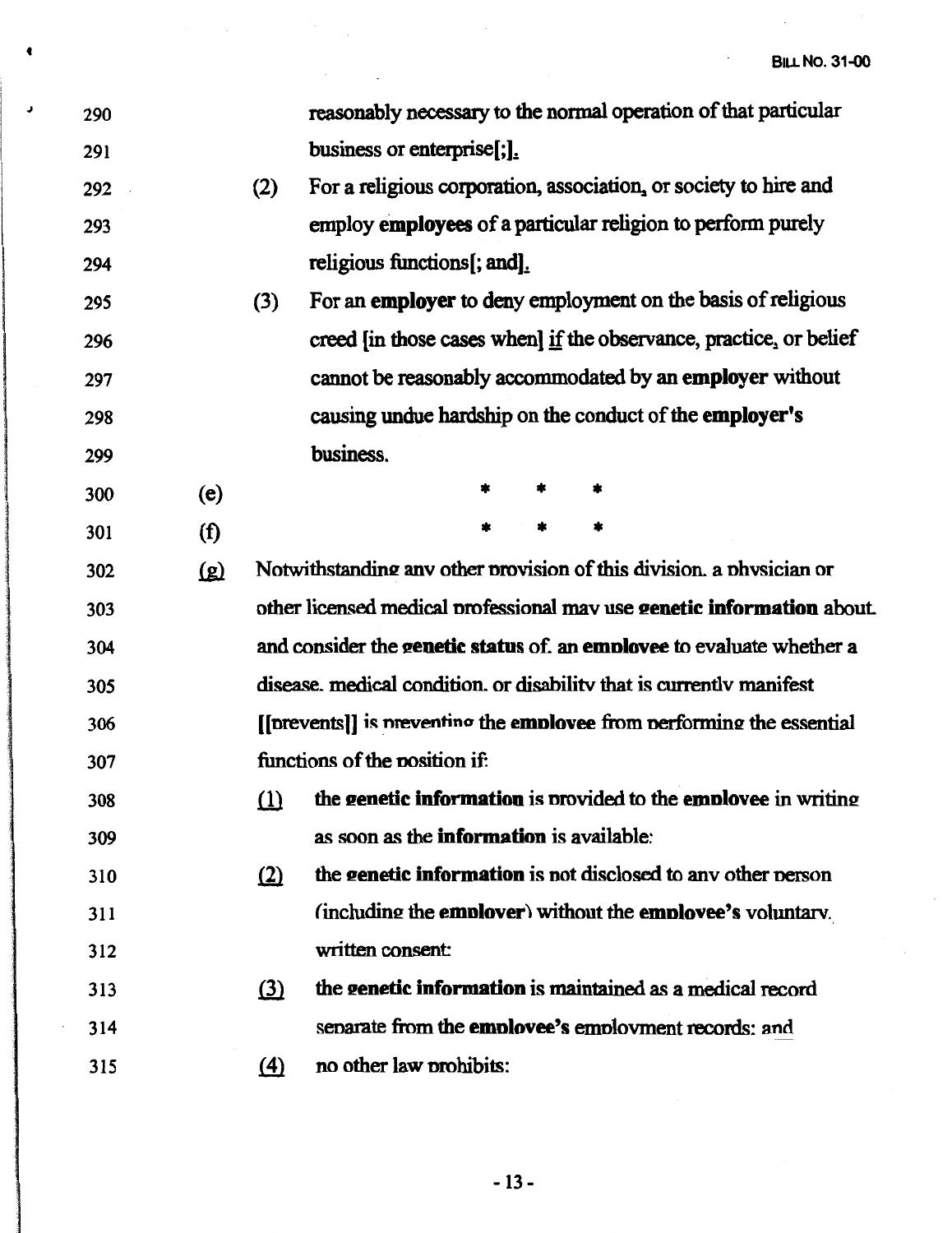$\overline{\phantom{a}}$ 

 $\blacktriangleright$ 

 $\mathbf{t}$ 

| 316 |            |          | (A) | the medical professional from collecting or using the                                  |
|-----|------------|----------|-----|----------------------------------------------------------------------------------------|
| 317 |            |          |     | genetic information. or                                                                |
| 318 |            |          | (B) | the <b>employer</b> from considering the disease or disability, or                     |
| 319 |            |          |     | the employee's genetic status.                                                         |
| 320 | <u>(h)</u> |          |     | This division does not prohibit genetic monitoring of biological effects               |
| 321 |            |          |     | of toxic substances in the workplace if:                                               |
| 322 |            | $\Omega$ |     | the employee has provided prior voluntary, informed consent in                         |
| 323 |            |          |     | writing to participate in the monitoring:                                              |
| 324 |            | (2)      |     | the <b>employee</b> receives the results of the monitoring, including                  |
| 325 |            |          |     | both aggregate information and any information regarding the                           |
| 326 |            |          |     | specific employee. as soon as results are available:                                   |
| 327 |            | $\Omega$ |     | the monitoring complies with all other laws, such as regulations                       |
| 328 |            |          |     | protecting human subjects in research: and                                             |
| 329 |            | $\Delta$ |     | the <b>employer</b> (other than a licensed medical professional                        |
| 330 |            |          |     | involved in the genetic monitoring) receives results of the                            |
| 331 |            |          |     | monitoring only in aggregate terms that do not disclose the                            |
| 332 |            |          |     | identity of any specific employee.                                                     |
| 333 | $\omega$   |          |     | An employer must not require an employee to obtain or reveal any                       |
| 334 |            |          |     | genetic information that the emplover is prohibited from considering                   |
| 335 |            |          |     | under this division                                                                    |
| 336 | Sec. 4.    |          |     | <b>Regulations.</b>                                                                    |
| 337 |            |          |     | All County regulations in effect when this Act becomes law continue in effect,         |
| 338 |            |          |     | except that any reference in a regulation to employment discrimination includes        |
| 339 |            |          |     | discrimination based on genetic status, as provided in this Act. Within 120 days after |
| 340 |            |          |     | this Act becomes law, the County Executive and the Human Relations Commission          |
| 341 |            |          |     | must submit to the Council, for approval under method (2), any amendments to their     |

respective regulations necessary to implement this Act. 342